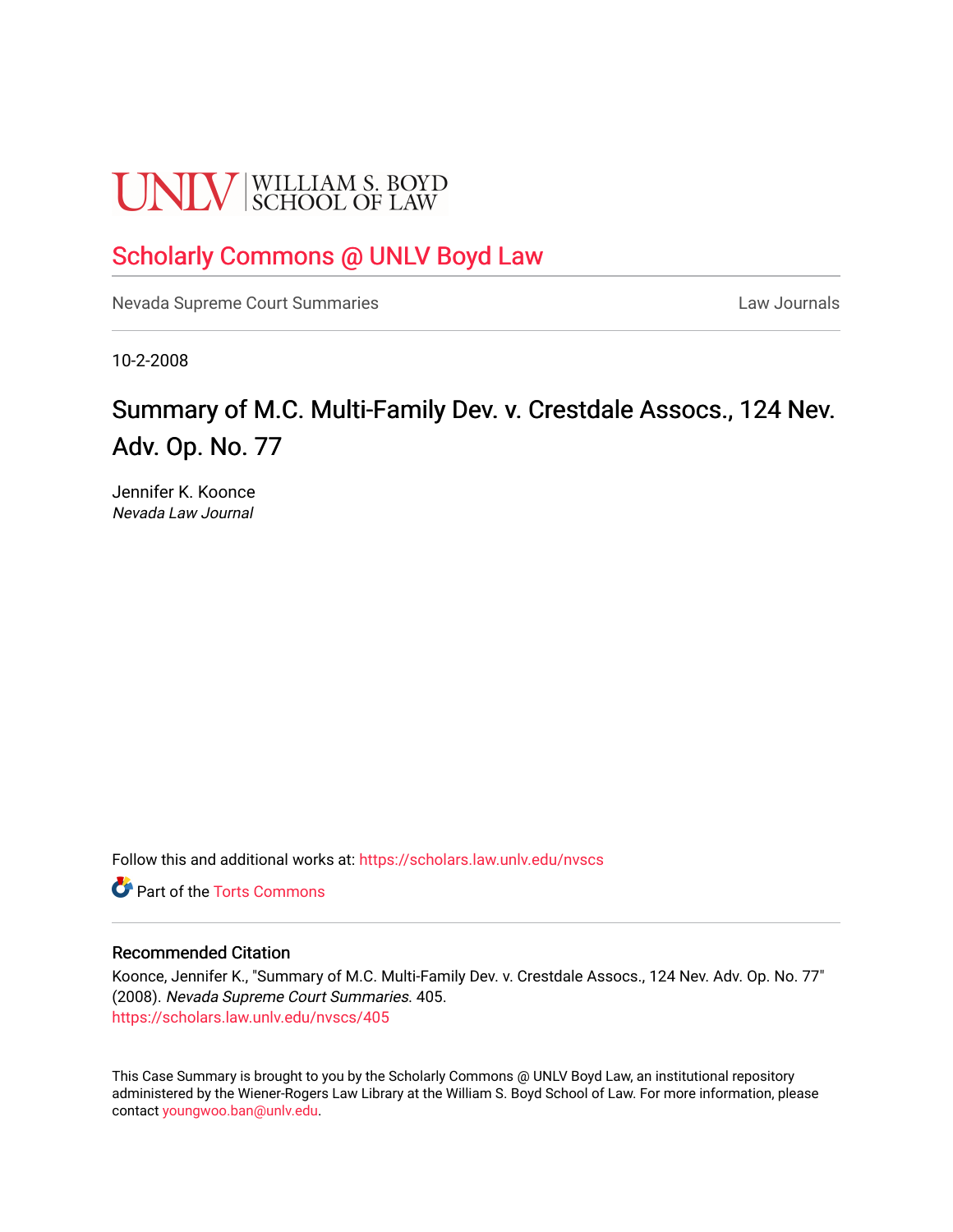## *M.C. Multi-Family Dev. v. Crestdale Assocs.***, 124 Nev. Adv. Op. No. 77 (October 2, 2008) [1](#page-1-0)**

### **TORT - CONVERSION**

#### **Summary**

Appeal from a district court order granting Defendant's motion for directed verdict on a claim for conversion and cross-appeal denying Defendant's request for attorney fees and prejudgment interest.

#### **Disposition/Outcome**

Reversed district court's directed verdict on the conversion claim and remanded the matter for a jury trial restricting the theory of liability to "wrongful dominion." Affirmed district court's denial of attorney fees and prejudgment interest.

#### **Factual and Procedural History**

In 1995, Lance Walter, Allen Stern, Toni Stern, Paul Kenner, and David Allsop formed a limited liability company, Walter Homes, Ltd., to develop residential real estate. Allsop owned 12.5 percent of the corporate stock with the remaining stock divided amongst the other four owners. In November 1999, Allsop and John H. Midby, a managing partner of the real property development company, M.C. Multi-Family Development, LLC., executed an express agreement whereby Multi-Family Development acquired the 87.5 percent interest and management rights in Walter Homes held by Walter, Kenner, and the Sterns. Allsop continued to retain his 12.5 percent ownership interest.

Prior to this agreement, Allsop formed a competing business, Crestdale Associates, Ltd., to engage in developing residential real estate in October 1999. [2](#page-1-1) Allsop did not obtain a separate contractor's license for Crestdale Associates, but instead used the Walter Homes license to develop Crestdale Associates properties. In September 2000, Allsop approached Midby and proposed to purchase, for himself, Multi-Family Development's interest in Walter Homes. A proposed written purchase agreement drafted by Allsop's attorney contained a provision releasing Allsop from liability for his prior use of the Walter Homes contractor's license. Midby subsequently discontinued negotiations upon discovery of Allsop's use of the license in connection with other ventures.

<span id="page-1-0"></span><sup>&</sup>lt;sup>1</sup> By Jennifer K. Koonce

<span id="page-1-1"></span><sup>&</sup>lt;sup>2</sup> Paragraph 6.3 of the Walter Homes Operating Agreement sets forth the rights of the members. Specifically, it does not "preclude or limit in any respect the right of any Member…to engage in or invest in any business activity… including those which may be the same or similar to the Company's business and in direct competition therewith" and such activity may be entered into "independently or with other Members." M.C. Multi-Family Dev. v. Crestdale Assocs., 124 Nev. Adv. Op. No. 77, at 4 (October 2, 2008). Article 20 of the Operating Agreement states "[t]he Articles of Organization and this Operating Agreement contain the entire understanding between and among the Members and supersede any prior understandings." *Id.* at 4–5.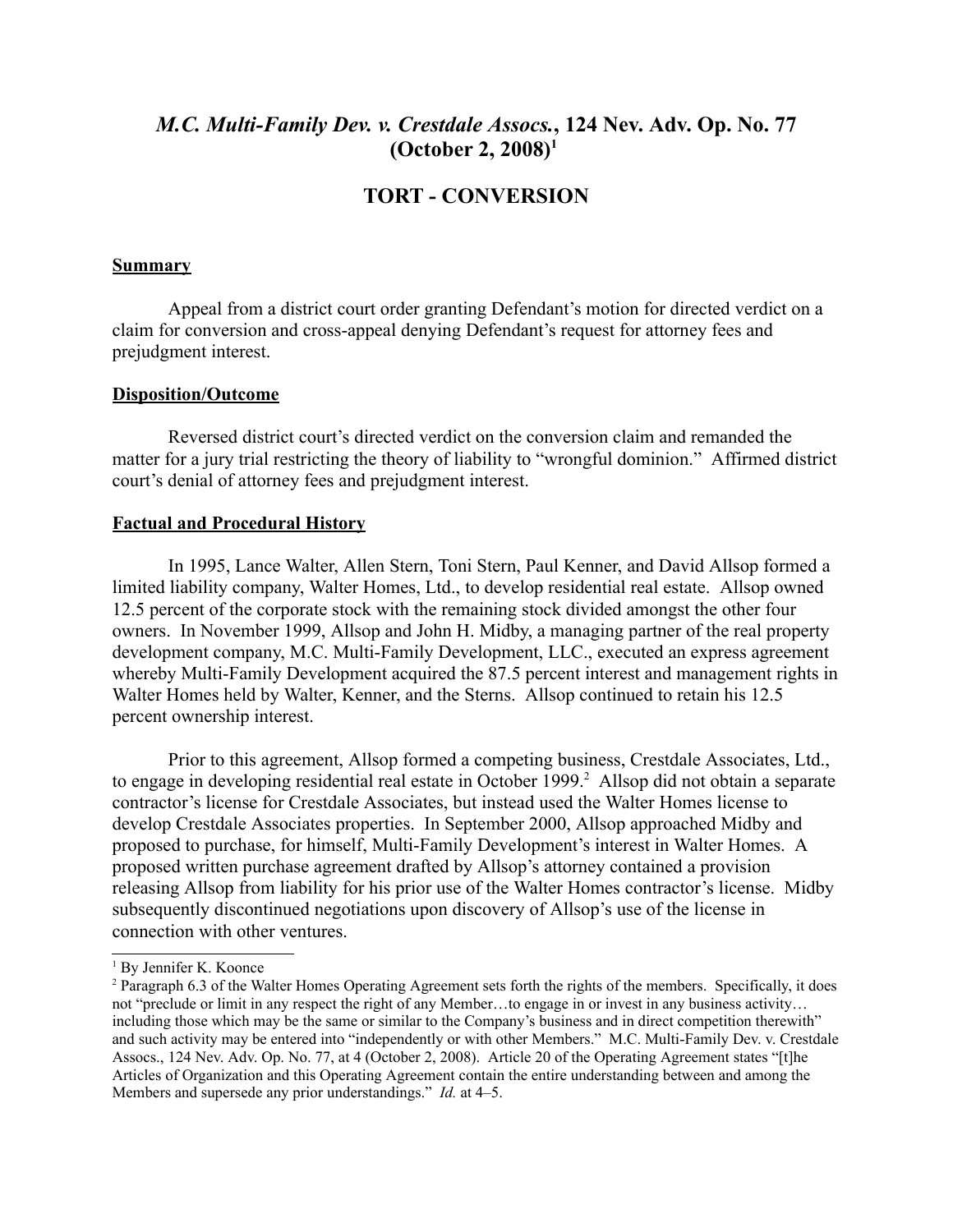In early 1998, prior to Multi-Family Development's purchase of 87.5 percent of Walter Homes, Midby and Allsop came to an oral understanding that in exchange for Allsop's consulting services, Midby would pay Allsop \$10,000 per month plus a percentage of the profits from the Sienna Villas<sup>[3](#page-2-0)</sup> project for his consulting services. Allsop began consulting Midby in June 1998, but terminated the agreement in July 2000 after receiving payment for the months of January, February, and March 2000 only.

"Appellants/cross-respondents, John H. Midby, Multi-Family Development, LLC, and Walter Homes, Ltd. (collectively 'Multi-Family Development') filed a complaint against respondents/cross-appellants, Crestdale Associates, David Allsop, and Karen Allsop, (collectively 'Crestdale Associates')" [4](#page-2-1) seeking damages and various forms of relief. Multi-Family Development alleged causes of action for "(1) fraud in the inducement to purchase Walter Homes stock, (2) breach of the covenant of good faith and faith dealing, (3) breach of the duty of loyalty, (4) breach of fiduciary duty, (5) conversion, and (6) unjust enrichment." [5](#page-2-2) Crestdale Associates responded by filing an answer and counterclaiming for breach of the consulting agreement, fraudulent misrepresentation, and unjust enrichment. The district court denied Multi-Family Development's motion for summary judgment on all claims and counterclaims.

Prior to trial, Multi-Family Development rejected an unapportioned offer of judgment from Crestdale Associates where it agreed to pay Multi-Family Development \$5,000 and dismiss all of its counterclaims. Multi-Family Development also rejected a second unapportioned offer in the amount of \$50,000.

During the jury trial, the district court did not allow Multi-Family Development, in defense of Crestdale Associates' counterclaim for breach of the consulting agreement, to admit an unexecuted, written draft of the consulting agreement that Midby and Allsop had attempted to negotiate. However, the district court did permit Multi-Family Development to question Allsop regarding the preliminary negotiations that resulted in the oral understanding.

The district court granted Crestdale Associates' motion for a directed verdict on the conversion claim stating that Multi-Family Development did not present evidence of the taking of the license. Additionally, the district court granted Crestdale Associates a directed verdict as to the fraud in the inducement claim. The jury found in favor of Crestdale Associates as to all remaining claims and counterclaims and awarded it \$678,500 in damages. However, the district court found that Crestdale Associates' offer of judgment was not properly apportioned among plaintiffs. Therefore, the court denied Crestdale Associates' request for attorney's fees under Nevada's "offer of judgment" rule and statute<sup>[6](#page-2-3)</sup> and also denied Crestdale Associates' request for prejudgment interest<sup>[7](#page-2-4)</sup>.

Multi-Family Development filed a timely appeal arguing that error occurred in several

<span id="page-2-0"></span><sup>&</sup>lt;sup>3</sup> The Sienna Villas project is a Multi-Family Development project located in the Las Vegas area.

<span id="page-2-1"></span><sup>4</sup> M.C. Multi-Family Dev*.,* 124 Nev. Adv. Op. No. 77, at 5.

<span id="page-2-2"></span><sup>5</sup> *Id.* at 5–6.

<span id="page-2-3"></span><sup>6</sup> NEV. R. CIV. P. 68; NEV. REV. STAT. § 17.115 (2005).

<span id="page-2-4"></span><sup>&</sup>lt;sup>7</sup> Nev. Rev. Stat. § 99.040(1)(a) (2005).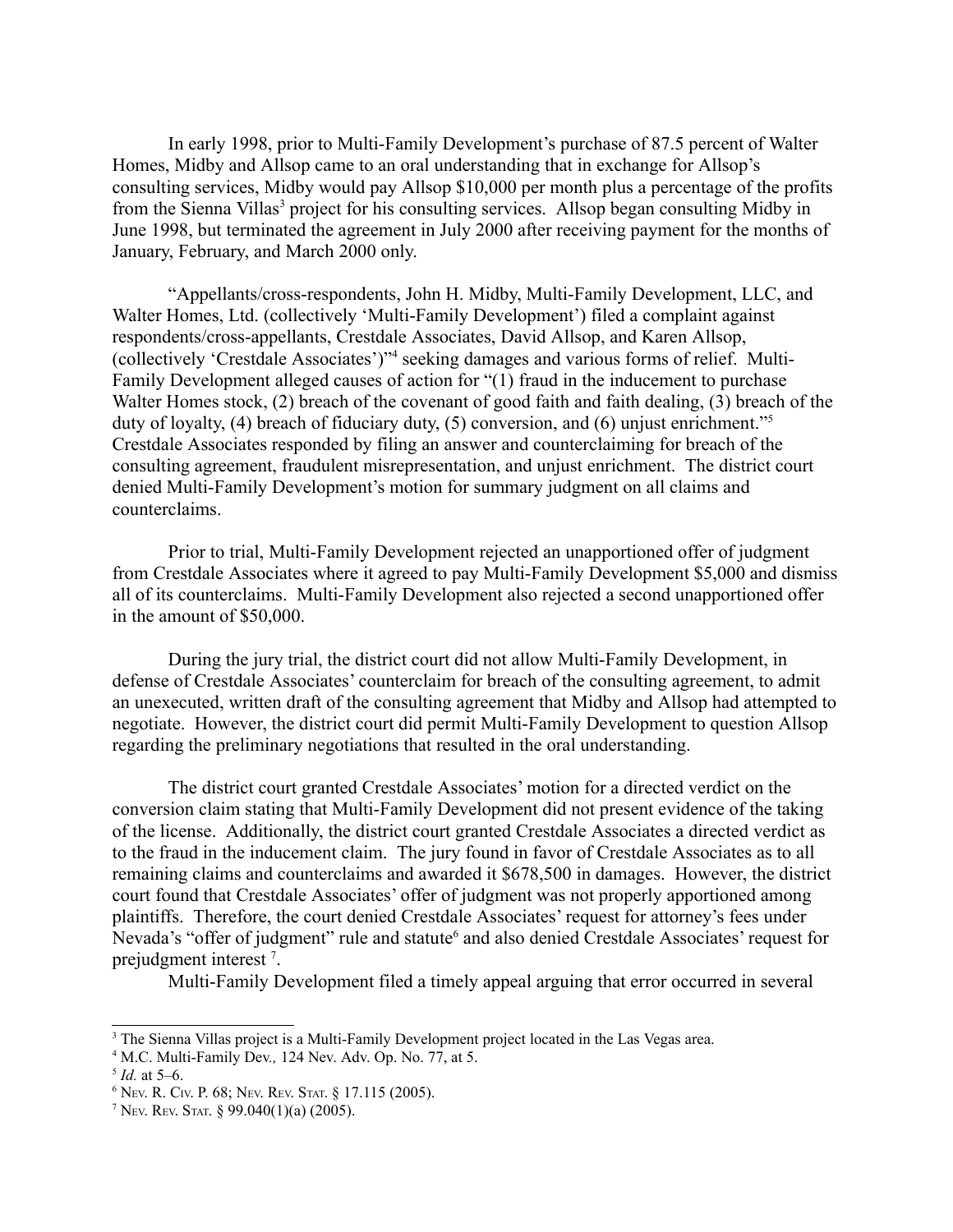evidentiary rulings<sup>[8](#page-3-0)</sup> and that a new trial was necessary based upon the district court's directed verdict on the conversion claim. Crestdale Associates cross-appealed the district court's denial of attorney fees and prejudgment interest.

#### **Discussion**

#### Conversion

Multi-Family Development alleged that intangible property can be converted under Nevada law, and therefore, Crestdale Associates is liable for conversion because it engaged in the "wrongful dominion" of the Walter Homes contractor's license. Specifically, Multi Family Development argued that Allsop, an employee and shareholder of Walter Homes, held no ownership or possessory interest in the corporate contractor's license.<sup>[9](#page-3-1)</sup> Furthermore, it contended that neither Midby, as Walter Homes' other shareholder, nor the Walter Homes Operating Agreement gave Allsop permission to use the license for use in his independent projects.

Crestdale Associates argued that the district court's directed verdict was appropriate because Multi-Family Development did not demonstrate that Allsop was not authorized to use the license or that he used it to the exclusion of Walter Homes. Specifically, Crestdale Associates argued that it did not exercise "wrongful dominion" over the contractor's license because the Operating Agreement did not expressly prohibit the use of the license for non-Walter Homes projects, and the owners of Walter Homes had engaged in a practice of using the license for their independent projects

The court clarified the circumstances under Nevada law allowing for a conversion of intangible property. In doing so, it defined conversion as "a distinct act of dominion wrongfully exerted over another's personal property in denial of, or inconsistent with his title or rights therein or in derogation, exclusion, or defiance of such title or rights." [10](#page-3-2) Moreover, the court acknowledged a trend in the recognition of intangible property as personal property that can be converted while expressly rejecting the idea that conversion claims only apply to tangible personal property.

The court used the three part test set out in *Kremen v. Cohen [11](#page-3-3)* to find a property right in the contractor's license. First, the court found that contractor's license is a property interest capable of precise definition because it provides the right to engage in certain, approved instances of construction and development. Next, the court found the interest is capable of

<span id="page-3-0"></span><sup>8</sup> Because Multi-Family Development failed to address the alleged errors in its brief, the court did not address them in its opinion.

<span id="page-3-1"></span><sup>&</sup>lt;sup>9</sup> Multi-Family Development based its assertion on N.R.S. 624.260 which governs contractor license qualifications and N.R.S. 624.305 which discusses unlawful use, assignment, or transfer of a contractor's license. Nev. Rev. STAT. § 624.260 (1999); NEV. REV. STAT. § 624.305 (1959).

<span id="page-3-2"></span><sup>&</sup>lt;sup>10</sup>M.C. Multi-Family Dev. v. Crestdale Assocs., 124 Nev. Adv. Op. No. 77, at 12 (October 2, 2008) (quoting Evans v. Dean Witter Reynolds, Inc., 5 P.3d 1043, 1048 (2000)). "Conversion is an act of general intent which does not require wrongful intent and is not excused by care, good faith, or lack of knowledge." *Id.*

<span id="page-3-3"></span><sup>&</sup>lt;sup>11</sup> 337 F.3d 1024, 1030 (9th Cir. 2003). The three part test to determine whether a property right exists to support a claim for conversion: (1) there is an interest capable of precise definition, (2) the interest is capable of exclusive possession or control, and (3) the putative owner has established a legitimate claim to exclusivity. *Id*.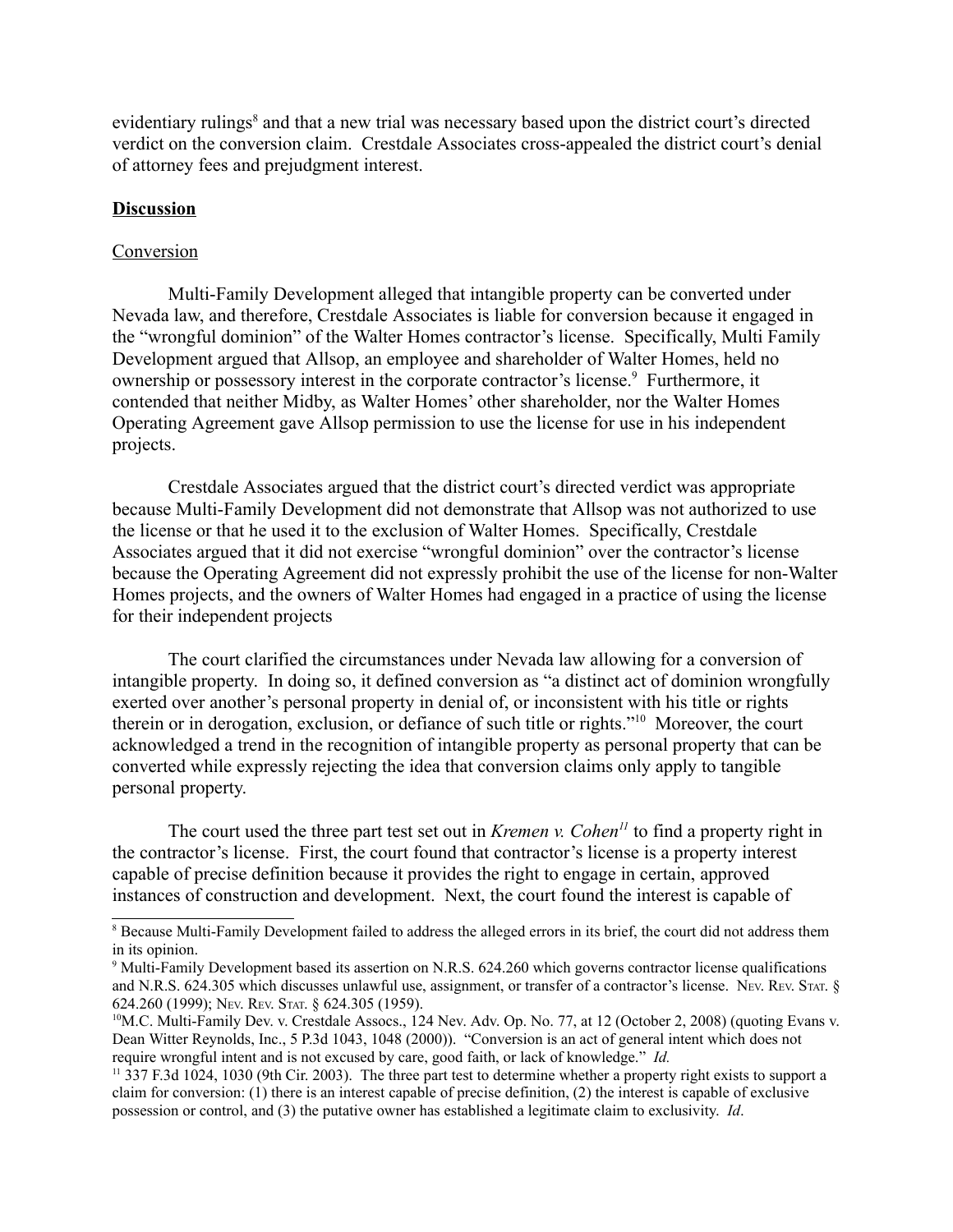Walter Homes' exclusive control because N.R.S. 624.305 allows only use of the license by the entity or individual named on the license.<sup>[12](#page-4-0)</sup> Finally, the court found that Walter Homes as the license holder has a legitimate claim to exclusivity of its use under N.R.S. 624.260(2) which requires the licensee demonstrate that he is qualified to obtain a contractor's license.<sup>[13](#page-4-1)</sup> The court further relied on the Restatement (Second) of Torts Section 242<sup>[14](#page-4-2)</sup> to determine when intangible personal property can be converted and found that the intangible rights held in the contractor's license were merged into the license document. Thus, the court concluded that a contractor's license is intangible personal property and may be converted under Nevada law.

Although Crestdale Associates argued that facts presented at trial failed to demonstrate it exercised "wrongful dominion" over the license, the court found that while the unauthorized use of the contractor's license did not constitute a physical appropriation or a "taking," it may constitute an act inconsistent with the rights of the titleholder under *Evans v. Dean Witter Reynolds [15](#page-4-3)* .

Therefore, the court found that Multi-Family Development provided sufficient evidence to defeat Crestdale Associate's motion for a directed verdict. In particular, the court noted that Allsop did not have permission from Midby to use the license nor did the Operating Agreement authorize the use of the license for the independent projects of its members. In addition, Multi Family Development's 87.5 percent acquisition of Walter Homes reduced the probative value of a prior course of conduct with respect to the license. Additionally, testimony at trial that showed other members of Walter Homes using the license on individual projects was not sufficiently overwhelming to require a directed verdict in favor of Crestdale Associates. The court, however, found that a question remained as to whether Crestdale Associates' use of the license constituted a wrongful dominion inconsistent with or in derogation of Walter Homes' rights in the license.

#### Parol Evidence

As to the breach of contract claim, Multi-Family Development argued that language of the Operating Agreement was clear, unambiguous, and unmodified by any course of conduct that followed. Therefore, it contended that the district court abused its discretion in allowing Crestdale Associates to present parol evidence to show the intent and meaning of the Walter Homes Operating Agreement. The court noted that parol evidence may be introduced to "show subsequent oral agreements to rescind or modify a written contract"<sup>[16](#page-4-4)</sup> and that Nevada allows admission of extrinsic oral evidence to reveal a separate oral agreement in instances where a written contract is silent<sup>[17](#page-4-5)</sup>. Therefore, the court found that the Operating Agreement was silent as to the ability of corporate members to use the license on independent projects ,and thus, the district court properly allowed the admission of parol evidence concerning the Operating Agreement's treatment of the contractor's license.

<span id="page-4-0"></span><sup>12</sup> *Kremen*, 337 F.3d at 1030; NEV. REV. STAT. § 624.305 (1959).

<span id="page-4-1"></span><sup>13</sup> *Kremen*, 337 F.3d at 1030; NEV. REV. STAT. § 624.260(2) (1999).

<span id="page-4-2"></span><sup>&</sup>lt;sup>14</sup> States in pertinent part that "[w]here there is conversion of a document in which intangible rights are merged, the damages include the value of such rights." RESTATEMENT (SECOND) OF TORTS § 242 (1965). <sup>15</sup> 5 P.3d 1043 (2000).

<span id="page-4-4"></span><span id="page-4-3"></span><sup>16</sup> Silver Dollar Club v. Cosgriff Neon, 389 P.2d 923, 924 (1964).

<span id="page-4-5"></span><sup>17</sup> Kaldi v. Farmers Ins. Exch., 21 P.3d 16, 22 (2001) (quoting Crow-Spieker #23 v. Robinson, 629 P.2d 1198, 1199 (1981)).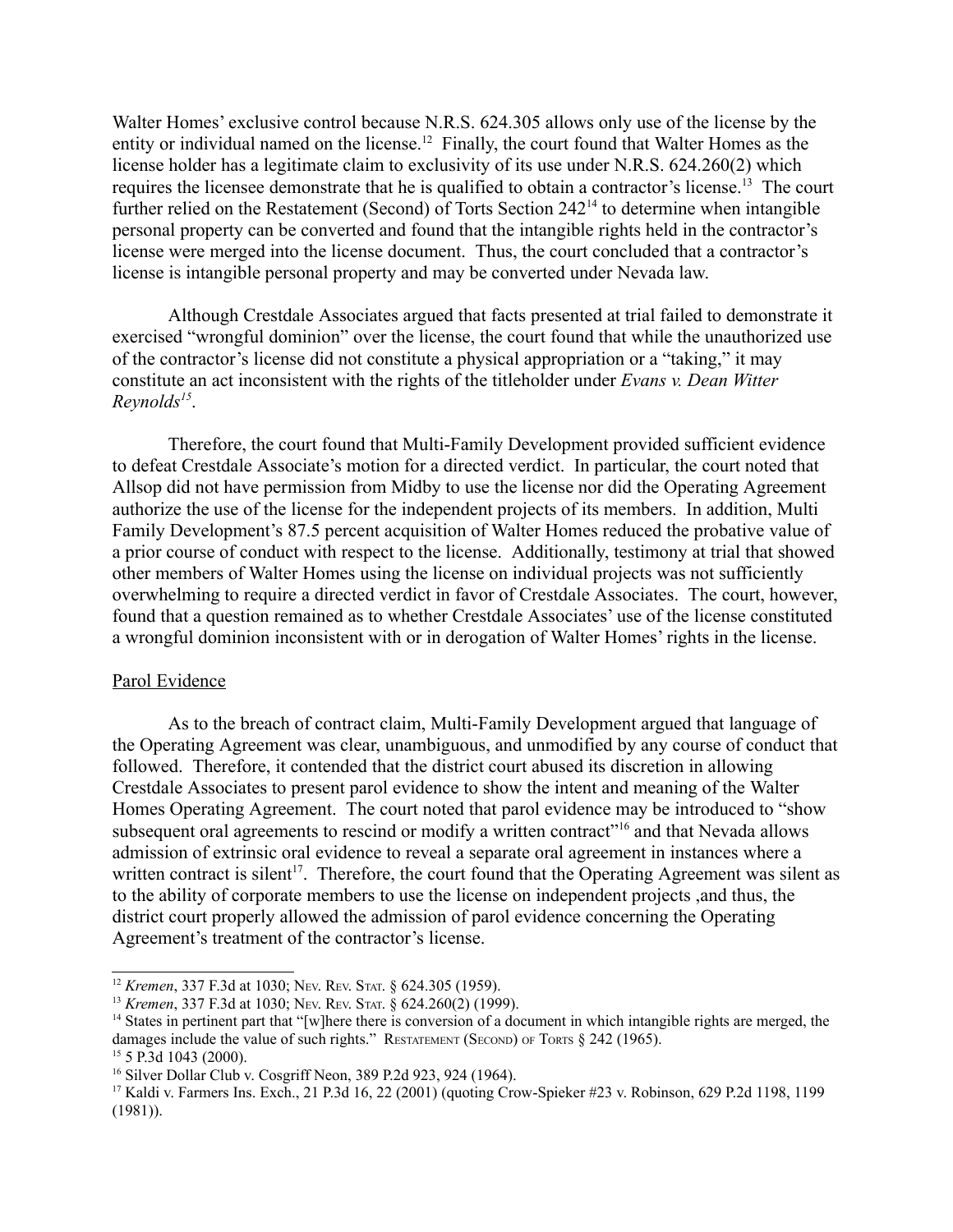#### Crestdale Associates' counterclaim for breach of the separate consulting agreement

Multi-Family Development argued that the district court abused its discretion in refusing to allow into evidence an unexecuted written draft of the consulting agreement between Midby and Allsop because the draft reflected the failure of both parties to come to an oral agreement and demonstrated Multi-Family Development had not intended to pay Allsop a percentage of the profits from the Sienna Villas project.

The Court referred to N.R.S. 48.035(1) stating that evidence is inadmissible "if probative value is substantially outweighed by the danger of unfair prejudice, of confusion of the issues or of misleading the jury." [18](#page-5-0) As a result, the court found that the district court acted within its discretion in refusing to admit the executed draft because of the potential for prejudice outweighing its probative value. Specifically, allowing the jury to review the document may have caused undue confusion concerning the actual existence of the oral consulting agreement.

#### Attorney Fees and Prejudgment Interest

Pursuant to the Nevada Revised Statutes and the Nevada Rules of Civil Procedure, Crestdale Associates argued that it should be awarded attorney fees<sup>[19](#page-5-1)</sup> as well as prejudgment interest [20](#page-5-2) .

In its decision to award attorneys fees, the court relied on *Albios v. Horizon Communities* to determine when the offer of judgment penalty provisions applies to multiple plaintiffs. *[21](#page-5-3) Albios* requires a defendant to show that the same plaintiff was authorized to accept the settlement offer on behalf of all plaintiffs and either (1) a single common theory of liability or (2) derivative damages is involved.<sup>[22](#page-5-4)</sup>

The court found that the district court did not abuse its discretion in its denial of attorney fees because Crestdale Associates' offer of judgment was not properly apportioned among plaintiffs. In particular, there is a factual dispute as to whether Midby had the ability to accept a settlement offer without approval from Allsop who not only owned 12.5 percent of Walter Homes but was also the sole member of the Administrative Committee. Additionally, Crestdale Associates was not bound by the Walter Homes Operating Agreement, resulting in separate theories of liability against Allsop and Crestdale Associates.

The court further found that the district court did not abuse its discretion in its denial of prejudgment interest under the consulting agreement. In particular, the court stated that the amount of money due under the oral consulting agreement between Midby and Allsop was

<span id="page-5-0"></span><sup>&</sup>lt;sup>18</sup>NEV. REV. STAT. § 48.035(1) (1979). The Court also looked to N.R.S. 48.015 and noted that evidence is relevant when it has a "tendency to make the existence of any fact that is of consequence to the determination of the action more or less probable than it would be without the evidence." NEV. REV. STAT. § 48.015 (1971).

<span id="page-5-1"></span><sup>&</sup>lt;sup>19</sup> Nevada allows recovery of attorney fees when the opposing party rejects an offer of judgment and does not recover more than the offer at trial. NEV. REV. STAT. § 17.115 (2005); s*ee also* NEV. R. CIV. P. 68. <sup>20</sup> NEV. REV. STAT. § 99.040 (2005).

<span id="page-5-3"></span><span id="page-5-2"></span><sup>21</sup> 132 P.3d 1022 (2006).

<span id="page-5-4"></span><sup>22</sup> *Id.* at 1031.